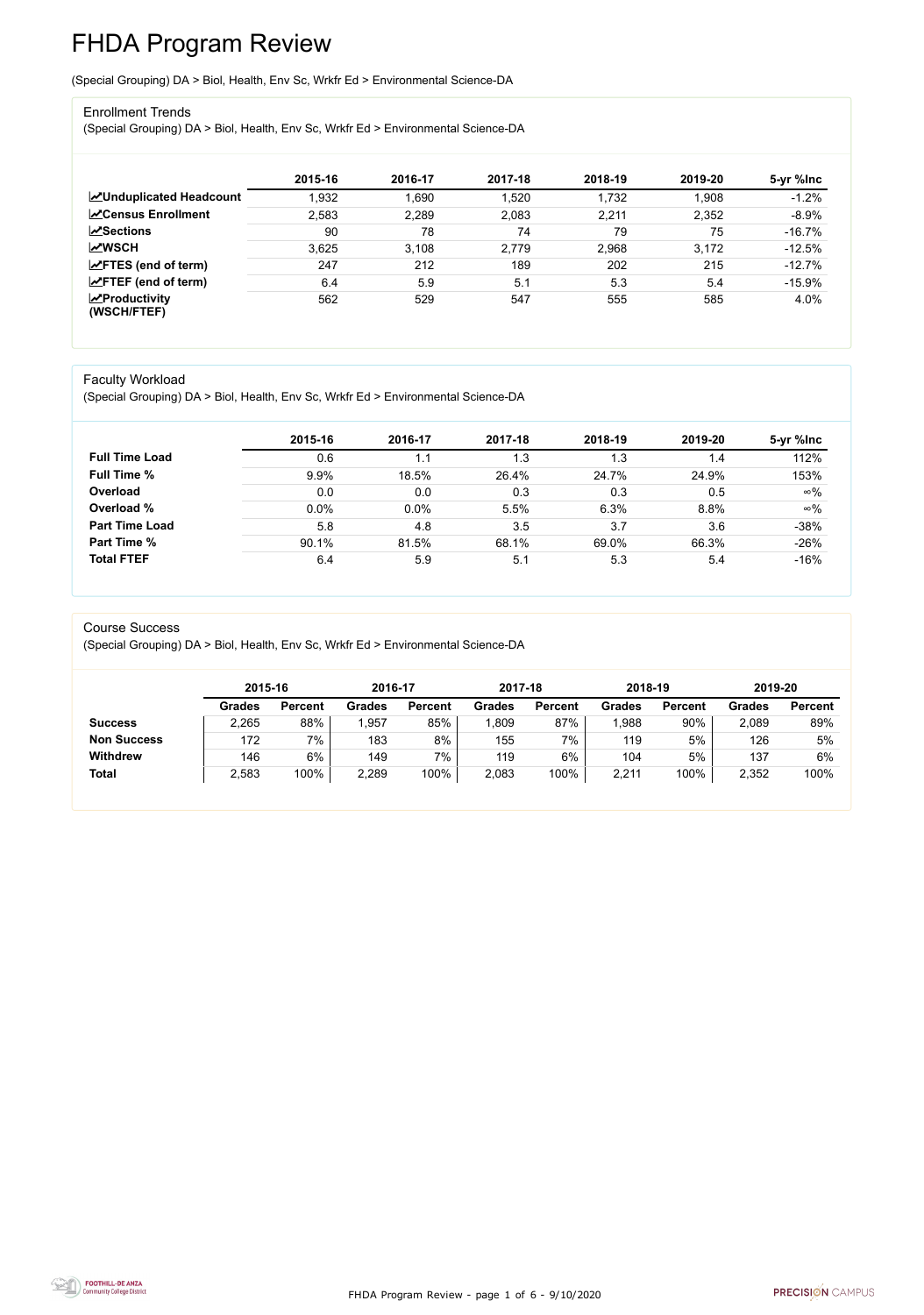FHDA Program Review - page 2 of 6 - 9/10/2020



# Course Success for African American, Latinx, and Filipinx Students

## Course Success for Asian, Native American, Pacific Islander, White, and Decline to State Students

|                    | 2015-16       |                | 2016-17       |                | 2017-18       |                | 2018-19       |                | 2019-20       |                |
|--------------------|---------------|----------------|---------------|----------------|---------------|----------------|---------------|----------------|---------------|----------------|
|                    | <b>Grades</b> | <b>Percent</b> | <b>Grades</b> | <b>Percent</b> | <b>Grades</b> | <b>Percent</b> | <b>Grades</b> | <b>Percent</b> | <b>Grades</b> | <b>Percent</b> |
| <b>Success</b>     | 625           | 82%            | 506           | 80%            | 490           | 79%            | 531           | 84%            | 596           | 81%            |
| <b>Non Success</b> | 70            | 9%             | 75            | 12%            | 69            | 11%            | 59            | 9%             |               | 10%            |
| <b>Withdrew</b>    | 63            | 8%             | 54            | 9%             | 64            | 10%            | 40            | $6\%$          | 69            | 9%             |
| <b>Total</b>       | 758           | 100%           | 635           | 100%           | 623           | 100%           | 630           | 100%           | 736           | 100%           |

|                    | 2015-16       |                | 2016-17       |                | 2017-18       |                | 2018-19       |                | 2019-20 |                |
|--------------------|---------------|----------------|---------------|----------------|---------------|----------------|---------------|----------------|---------|----------------|
|                    | <b>Grades</b> | <b>Percent</b> | <b>Grades</b> | <b>Percent</b> | <b>Grades</b> | <b>Percent</b> | <b>Grades</b> | <b>Percent</b> | Grades  | <b>Percent</b> |
| <b>Success</b>     | .640          | 90%            | 1,451         | 88%            | 1,319         | 90%            | ,457          | 92%            | .493    | 92%            |
| <b>Non Success</b> | 102           | 6%             | 108           | 7%             | 86            | 6%             | 60            | 4%             | 55      | 3%             |
| <b>Withdrew</b>    | 83            | 5%             | 95            | $6\%$          | 55            | 4%             | 64            | 4%             | 68      | 4%             |
| <b>Total</b>       | 1,825         | 100%           | ,654          | 100%           | ,460          | 100%           | ,581          | 100%           | 1,616   | 100%           |
|                    |               |                |               |                |               |                |               |                |         |                |

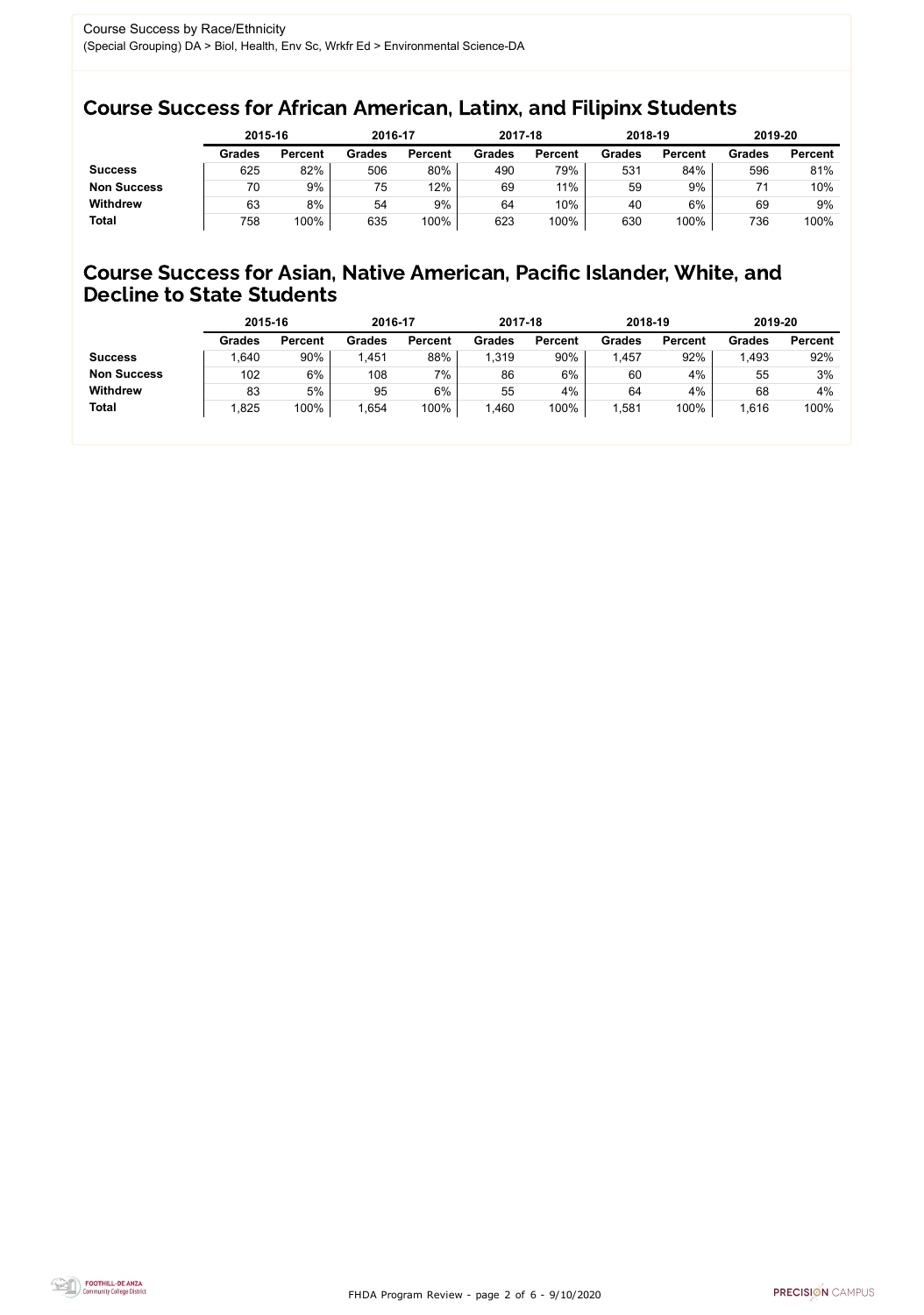FHDA Program Review - page 3 of 6 - 9/10/2020



Some courses may continue to be listed but no longer have data due to renumbering or because the course was not offered in the past five years.



# by Gender

|                     | 2015-16 |                |       | 2016-17        |       | 2017-18        | 2018-19 |                | 2019-20 |                |
|---------------------|---------|----------------|-------|----------------|-------|----------------|---------|----------------|---------|----------------|
|                     | Enr     | <b>Percent</b> | Enr   | <b>Percent</b> | Enr   | <b>Percent</b> | Enr     | <b>Percent</b> | Enr     | <b>Percent</b> |
| <b>Female</b>       | 1,156   | 45%            | 1,026 | 45%            | 936   | 45%            | 1,019   | 46%            | 1,054   | 45%            |
| <b>Male</b>         | 1,408   | 55%            | 1,240 | 54%            | 1,137 | 55%            | 1,178   | 53%            | 1,283   | 55%            |
| <b>Non-Binary</b>   |         | 0%             |       | $0\%$          |       | $0\%$          |         | $0\%$          |         | 0%             |
| <b>Not Reported</b> | 19      | $1\%$          | 23    | $1\%$          | 10    | $0\%$          | 13      | 1%             | 13      | 1%             |
| <b>Total</b>        | 2,583   | 100%           | 2,289 | 100%           | 2,083 | 100%           | 2,211   | 100%           | 2,352   | 100%           |

# by Ethnicity

|                         |       | 2015-16        |       | 2016-17        |       | 2017-18        | 2018-19 |                | 2019-20 |                |
|-------------------------|-------|----------------|-------|----------------|-------|----------------|---------|----------------|---------|----------------|
|                         | Enr   | <b>Percent</b> | Enr   | <b>Percent</b> | Enr   | <b>Percent</b> | Enr     | <b>Percent</b> | Enr     | <b>Percent</b> |
| <b>African American</b> | 82    | 3%             | 74    | 3%             | 67    | 3%             | 62      | 3%             | 66      | 3%             |
| <b>Asian</b>            | 1,291 | 50%            | 1,184 | 52%            | 1,091 | 52%            | 1,172   | 53%            | 1,187   | 50%            |
| <b>Filipinx</b>         | 132   | 5%             | 119   | 5%             | 124   | 6%             | 121     | 5%             | 132     | 6%             |
| Latinx                  | 544   | 21%            | 442   | 19%            | 432   | 21%            | 447     | 20%            | 538     | 23%            |
| <b>Native American</b>  | 6     | $0\%$          | 12    | $1\%$          | 6     | $0\%$          | 8       | $0\%$          | 4       | $0\%$          |
| <b>Pacific Islander</b> | 17    | $1\%$          | 16    | $1\%$          | 4     | 0%             | 9       | $0\%$          | 18      | 1%             |
| White                   | 430   | 17%            | 376   | 16%            | 313   | 15%            | 342     | 15%            | 336     | 14%            |
| <b>Decline to State</b> | 81    | 3%             | 66    | 3%             | 46    | 2%             | 50      | 2%             | 71      | 3%             |
| <b>Total</b>            | 2,583 | 100%           | 2,289 | 100%           | 2,083 | 100%           | 2,211   | 100%           | 2,352   | 100%           |

# by Age

|              | 2015-16 |                | 2016-17 |                | 2017-18 |                | 2018-19 |                | 2019-20 |                |
|--------------|---------|----------------|---------|----------------|---------|----------------|---------|----------------|---------|----------------|
|              | Enr     | <b>Percent</b> | Enr     | <b>Percent</b> | Enr     | <b>Percent</b> | Enr     | <b>Percent</b> | Enr     | <b>Percent</b> |
| 19 or less   | 610     | 24%            | 516     | 23%            | 425     | 20%            | 540     | 24%            | 668     | 28%            |
| $20 - 24$    | ,517    | 59%            | 1,392   | 61%            | 1,313   | 63%            | ,253    | 57%            | 1,306   | 56%            |
| 25-39        | 399     | 15%            | 328     | 14%            | 315     | 15%            | 371     | 17%            | 338     | 14%            |
| $40 +$       | 57      | 2%             | 53      | $2\%$          | 30      | $1\%$          | 47      | 2%             | 40      | 2%             |
| <b>Total</b> | 2,583   | 100%           | 2,289   | 100%           | 2,083   | 100%           | 2,211   | 100%           | 2,352   | 100%           |

# by Education Level

|                           | 2015-16 |                |       | 2016-17        |       | 2017-18        | 2018-19 |                | 2019-20 |                |
|---------------------------|---------|----------------|-------|----------------|-------|----------------|---------|----------------|---------|----------------|
|                           | Enr     | <b>Percent</b> | Enr   | <b>Percent</b> | Enr   | <b>Percent</b> | Enr     | <b>Percent</b> | Enr     | <b>Percent</b> |
| <b>Bachelor or higher</b> | 42      | 2%             | 57    | 2%             | 30    | $1\%$          | 67      | 3%             | 49      | 2%             |
| <b>Associate</b>          | 34      | $1\%$          | 32    | $1\%$          | 28    | $1\%$          | 25      | $1\%$          | 37      | 2%             |
| <b>HS/Equivalent</b>      | 2,251   | 87%            | .962  | 86%            | .809  | 87%            | .860    | 84%            | 2,051   | 87%            |
| <b>All Other</b>          | 256     | 10%            | 238   | 10%            | 216   | 10%            | 259     | 12%            | 215     | 9%             |
| <b>Total</b>              | 2,583   | 100%           | 2,289 | 100%           | 2,083 | 100%           | 2,211   | 100%           | 2,352   | 100%           |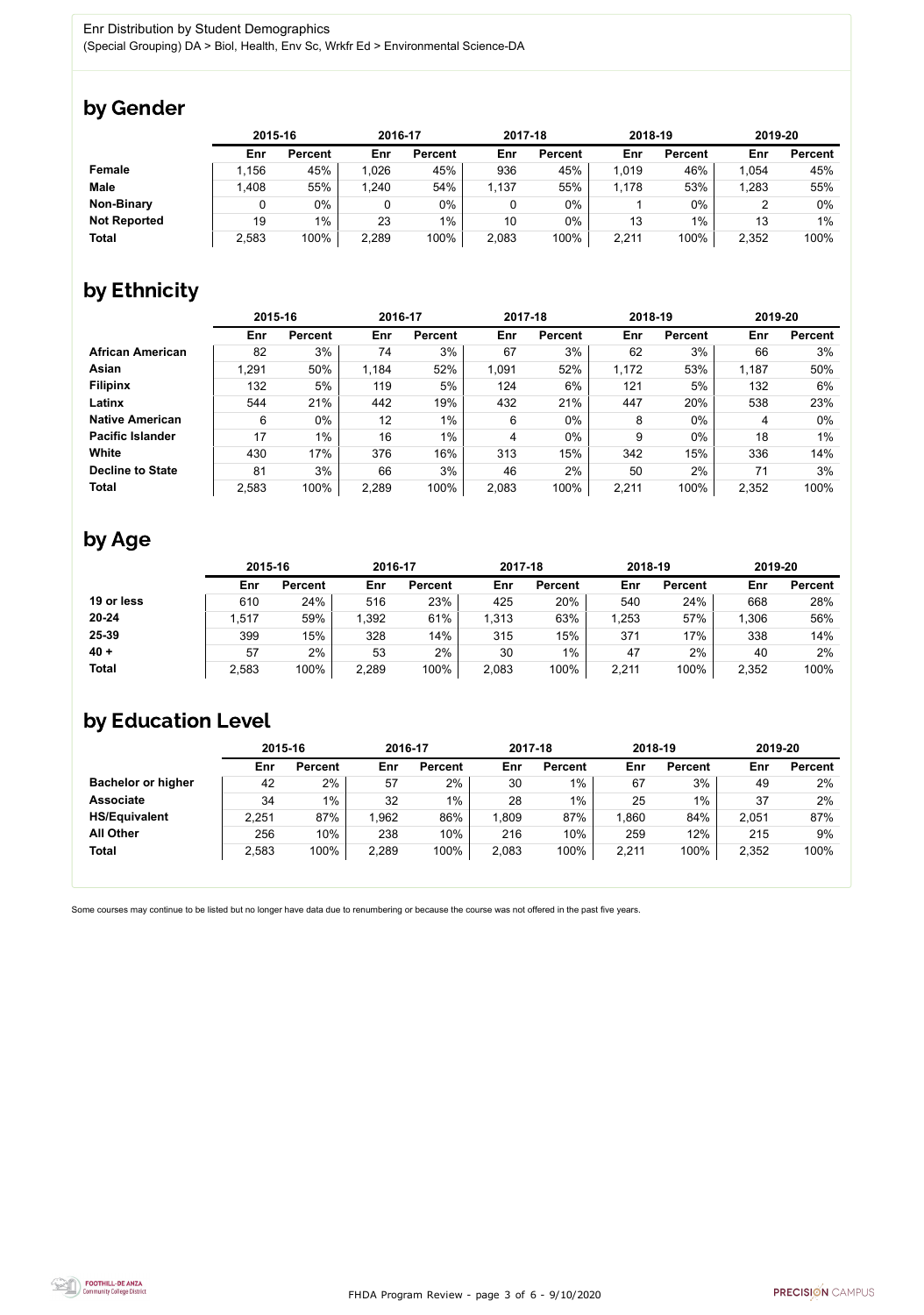FHDA Program Review - page 4 of 6 - 9/10/2020



## Success Rates by Gender (Special Grouping) DA > Biol, Health, Env Sc, Wrkfr Ed > Environmental Science-DA

|                     | 2019-20        |                |                    |                |                 |                |               |                |  |  |  |  |  |
|---------------------|----------------|----------------|--------------------|----------------|-----------------|----------------|---------------|----------------|--|--|--|--|--|
|                     | <b>Success</b> |                | <b>Non Success</b> |                | <b>Withdrew</b> |                | <b>Total</b>  |                |  |  |  |  |  |
|                     | <b>Grades</b>  | <b>Percent</b> | <b>Grades</b>      | <b>Percent</b> | <b>Grades</b>   | <b>Percent</b> | <b>Grades</b> | <b>Percent</b> |  |  |  |  |  |
| Female              | 931            | 88%            | 56                 | 5%             | 67              | 6%             | 1,054         | 100%           |  |  |  |  |  |
| <b>Male</b>         | 1,145          | 89%            | 68                 | 5%             | 70              | 5%             | ,283          | 100%           |  |  |  |  |  |
| <b>Non-Binary</b>   |                | 100%           | 0                  | 0%             |                 | $0\%$          | ◠<br>∠        | 100%           |  |  |  |  |  |
| <b>Not Reported</b> | 11             | 85%            | C                  | 15%            |                 | $0\%$          | 13            | 100%           |  |  |  |  |  |
| All                 | 2,089          | 89%            | 126                | 5%             | 137             | 6%             | 2,352         | 100%           |  |  |  |  |  |

|                     | 2018-19       |                                      |               |                |               |                 |               |                |  |  |  |  |
|---------------------|---------------|--------------------------------------|---------------|----------------|---------------|-----------------|---------------|----------------|--|--|--|--|
|                     |               | <b>Non Success</b><br><b>Success</b> |               |                |               | <b>Withdrew</b> | <b>Total</b>  |                |  |  |  |  |
|                     | <b>Grades</b> | <b>Percent</b>                       | <b>Grades</b> | <b>Percent</b> | <b>Grades</b> | <b>Percent</b>  | <b>Grades</b> | <b>Percent</b> |  |  |  |  |
| <b>Female</b>       | 922           | 90%                                  | 48            | 5%             | 49            | 5%              | 1,019         | 100%           |  |  |  |  |
| <b>Male</b>         | 1,054         | 89%                                  | 71            | 6%             | 53            | 4%              | 1,178         | 100%           |  |  |  |  |
| <b>Non-Binary</b>   |               | 100%                                 |               | $0\%$          | ν             | $0\%$           |               | 100%           |  |  |  |  |
| <b>Not Reported</b> | 11            | 85%                                  |               | $0\%$          | າ             | 15%             | 13            | 100%           |  |  |  |  |
| All                 | 1,988         | 90%                                  | 119           | 5%             | 104           | 5%              | 2,211         | 100%           |  |  |  |  |

|                     |               | 2017-18                              |               |                |               |                |               |                |  |  |  |  |  |
|---------------------|---------------|--------------------------------------|---------------|----------------|---------------|----------------|---------------|----------------|--|--|--|--|--|
|                     |               | <b>Non Success</b><br><b>Success</b> |               |                |               |                | <b>Total</b>  |                |  |  |  |  |  |
|                     | <b>Grades</b> | <b>Percent</b>                       | <b>Grades</b> | <b>Percent</b> | <b>Grades</b> | <b>Percent</b> | <b>Grades</b> | <b>Percent</b> |  |  |  |  |  |
| <b>Female</b>       | 816           | 87%                                  | 68            | 7%             | 52            | 6%             | 936           | 100%           |  |  |  |  |  |
| <b>Male</b>         | 984           | 87%                                  | 86            | 8%             | 67            | 6%             | 1,137         | 100%           |  |  |  |  |  |
| <b>Non-Binary</b>   | 0             | N/A                                  |               | N/A            | 0             | N/A            | 0             | 100%           |  |  |  |  |  |
| <b>Not Reported</b> | 9             | 90%                                  |               | 10%            | 0             | $0\%$          | 10            | 100%           |  |  |  |  |  |
| All                 | .809          | 87%                                  | 155           | 7%             | 119           | 6%             | 2,083         | 100%           |  |  |  |  |  |

|                     |               |                |               | 2016-17        |                 |                |               |                |
|---------------------|---------------|----------------|---------------|----------------|-----------------|----------------|---------------|----------------|
|                     |               | <b>Success</b> |               |                | <b>Withdrew</b> |                | <b>Total</b>  |                |
|                     | <b>Grades</b> | <b>Percent</b> | <b>Grades</b> | <b>Percent</b> | <b>Grades</b>   | <b>Percent</b> | <b>Grades</b> | <b>Percent</b> |
| Female              | 887           | 86%            | 73            | 7%             | 66              | 6%             | 1,026         | 100%           |
| <b>Male</b>         | 1,049         | 85%            | 109           | 9%             | 82              | 7%             | 1,240         | 100%           |
| <b>Non-Binary</b>   | 0             | N/A            |               | N/A            | 0               | N/A            |               | 100%           |
| <b>Not Reported</b> | 21            | 91%            |               | 4%             |                 | 4%             | 23            | 100%           |
| All                 | 1,957         | 85%            | 183           | 8%             | 149             | 7%             | 2,289         | 100%           |

|                     |               |                |               | 2015-16        |                 |                |               |                |
|---------------------|---------------|----------------|---------------|----------------|-----------------|----------------|---------------|----------------|
|                     |               | <b>Success</b> |               |                | <b>Withdrew</b> |                | <b>Total</b>  |                |
|                     | <b>Grades</b> | <b>Percent</b> | <b>Grades</b> | <b>Percent</b> | <b>Grades</b>   | <b>Percent</b> | <b>Grades</b> | <b>Percent</b> |
| Female              | 1,038         | 90%            | 55            | 5%             | 63              | 5%             | 1,156         | 100%           |
| <b>Male</b>         | 1,208         | 86%            | 117           | 8%             | 83              | 6%             | 1,408         | 100%           |
| <b>Non-Binary</b>   |               | N/A            | 0             | N/A            |                 | N/A            |               | 100%           |
| <b>Not Reported</b> | 19            | 100%           | 0             | $0\%$          |                 | $0\%$          | 19            | 100%           |
| All                 | 2,265         | 88%            | 172           | $7\%$          | 146             | 6%             | 2,583         | 100%           |

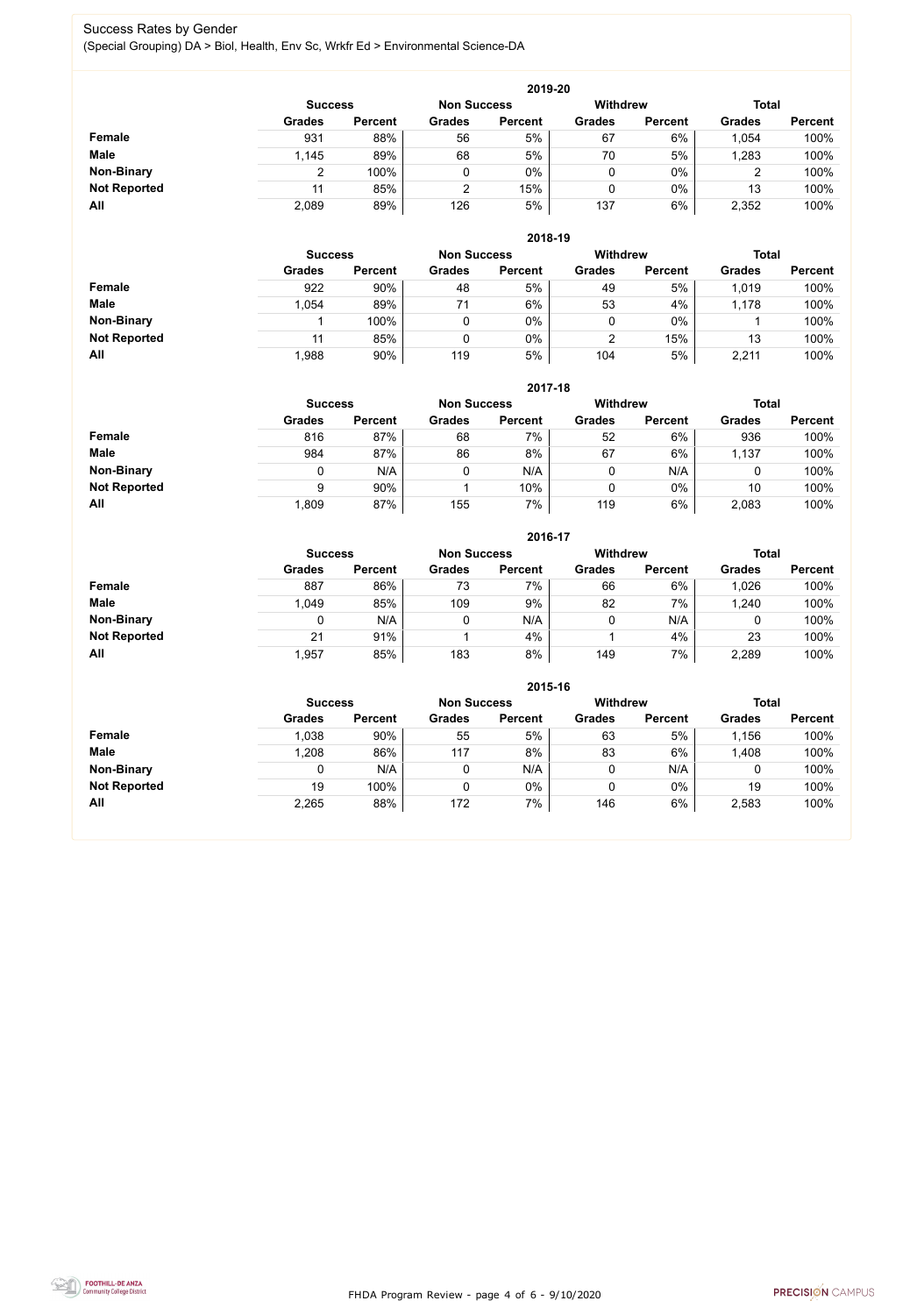FHDA Program Review - page 5 of 6 - 9/10/2020



## Success Rates by Age (Special Grouping) DA > Biol, Health, Env Sc, Wrkfr Ed > Environmental Science-DA

|            |                |                    |               | 2019-20         |               |                |               |                |
|------------|----------------|--------------------|---------------|-----------------|---------------|----------------|---------------|----------------|
|            | <b>Success</b> | <b>Non Success</b> |               | <b>Withdrew</b> |               | <b>Total</b>   |               |                |
|            | <b>Grades</b>  | <b>Percent</b>     | <b>Grades</b> | <b>Percent</b>  | <b>Grades</b> | <b>Percent</b> | <b>Grades</b> | <b>Percent</b> |
| 19 or less | 608            | 91%                | 28            | 4%              | 32            | 5%             | 668           | 100%           |
| $20 - 24$  | 1,154          | 88%                | 75            | $6\%$           | 77            | 6%             | ,306          | 100%           |
| 25-39      | 292            | 86%                | 21            | 6%              | 25            | 7%             | 338           | 100%           |
| $40 +$     | 35             | 88%                | າ             | 5%              | 3             | 8%             | 40            | 100%           |
| All        | 2,089          | 89%                | 126           | 5%              | 137           | 6%             | 2,352         | 100%           |

|            |                |                    |               | 2018-19         |               |                |               |                |
|------------|----------------|--------------------|---------------|-----------------|---------------|----------------|---------------|----------------|
|            | <b>Success</b> | <b>Non Success</b> |               | <b>Withdrew</b> |               | <b>Total</b>   |               |                |
|            | <b>Grades</b>  | <b>Percent</b>     | <b>Grades</b> | <b>Percent</b>  | <b>Grades</b> | <b>Percent</b> | <b>Grades</b> | <b>Percent</b> |
| 19 or less | 493            | 91%                | 25            | 5%              | 22            | 4%             | 540           | 100%           |
| $20 - 24$  | 1,127          | 90%                | 69            | 6%              | 57            | 5%             | ,253          | 100%           |
| 25-39      | 326            | 88%                | 23            | 6%              | 22            | 6%             | 371           | 100%           |
| $40 +$     | 42             | 89%                |               | 4%              | 3             | 6%             | 47            | 100%           |
| All        | 1,988          | 90%                | 119           | 5%              | 104           | 5%             | 2,211         | 100%           |

|            |                                                         |                |               | 2017-18        |               |                |               |                |
|------------|---------------------------------------------------------|----------------|---------------|----------------|---------------|----------------|---------------|----------------|
|            | <b>Withdrew</b><br><b>Non Success</b><br><b>Success</b> |                |               |                |               |                | <b>Total</b>  |                |
|            | <b>Grades</b>                                           | <b>Percent</b> | <b>Grades</b> | <b>Percent</b> | <b>Grades</b> | <b>Percent</b> | <b>Grades</b> | <b>Percent</b> |
| 19 or less | 388                                                     | 91%            | 28            | 7%             | 9             | 2%             | 425           | 100%           |
| $20 - 24$  | 1,143                                                   | 87%            | 89            | 7%             | 81            | 6%             | 1,313         | 100%           |
| 25-39      | 250                                                     | 79%            | 37            | 12%            | 28            | 9%             | 315           | 100%           |
| $40 +$     | 28                                                      | 93%            |               | 3%             |               | 3%             | 30            | 100%           |
| All        | .809                                                    | 87%            | 155           | 7%             | 119           | 6%             | 2,083         | 100%           |

|            |                |                    |               | 2016-17         |               |                |               |                |
|------------|----------------|--------------------|---------------|-----------------|---------------|----------------|---------------|----------------|
|            | <b>Success</b> | <b>Non Success</b> |               | <b>Withdrew</b> |               | <b>Total</b>   |               |                |
|            | <b>Grades</b>  | <b>Percent</b>     | <b>Grades</b> | <b>Percent</b>  | <b>Grades</b> | <b>Percent</b> | <b>Grades</b> | <b>Percent</b> |
| 19 or less | 443            | 86%                | 53            | 10%             | 20            | 4%             | 516           | 100%           |
| $20 - 24$  | 1,200          | 86%                | 104           | 7%              | 88            | 6%             | 1,392         | 100%           |
| 25-39      | 265            | 81%                | 26            | 8%              | 37            | 11%            | 328           | 100%           |
| $40 +$     | 49             | 92%                |               | $0\%$           | 4             | 8%             | 53            | 100%           |
| All        | 1,957          | 85%                | 183           | 8%              | 149           | 7%             | 2,289         | 100%           |

|            |                |                |                    | 2015-16        |                 |                |               |                |
|------------|----------------|----------------|--------------------|----------------|-----------------|----------------|---------------|----------------|
|            | <b>Success</b> |                | <b>Non Success</b> |                | <b>Withdrew</b> |                | <b>Total</b>  |                |
|            | <b>Grades</b>  | <b>Percent</b> | <b>Grades</b>      | <b>Percent</b> | <b>Grades</b>   | <b>Percent</b> | <b>Grades</b> | <b>Percent</b> |
| 19 or less | 540            | 89%            | 44                 | 7%             | 26              | 4%             | 610           | 100%           |
| 20-24      | 322            | 87%            | 99                 | 7%             | 96              | 6%             | 1,517         | 100%           |
| 25-39      | 351            | 88%            | 26                 | 7%             | 22              | 6%             | 399           | 100%           |
| $40 +$     | 52             | 91%            | 3                  | 5%             | 2               | 4%             | 57            | 100%           |
| <b>All</b> | 2,265          | 88%            | 172                | 7%             | 146             | 6%             | 2,583         | 100%           |